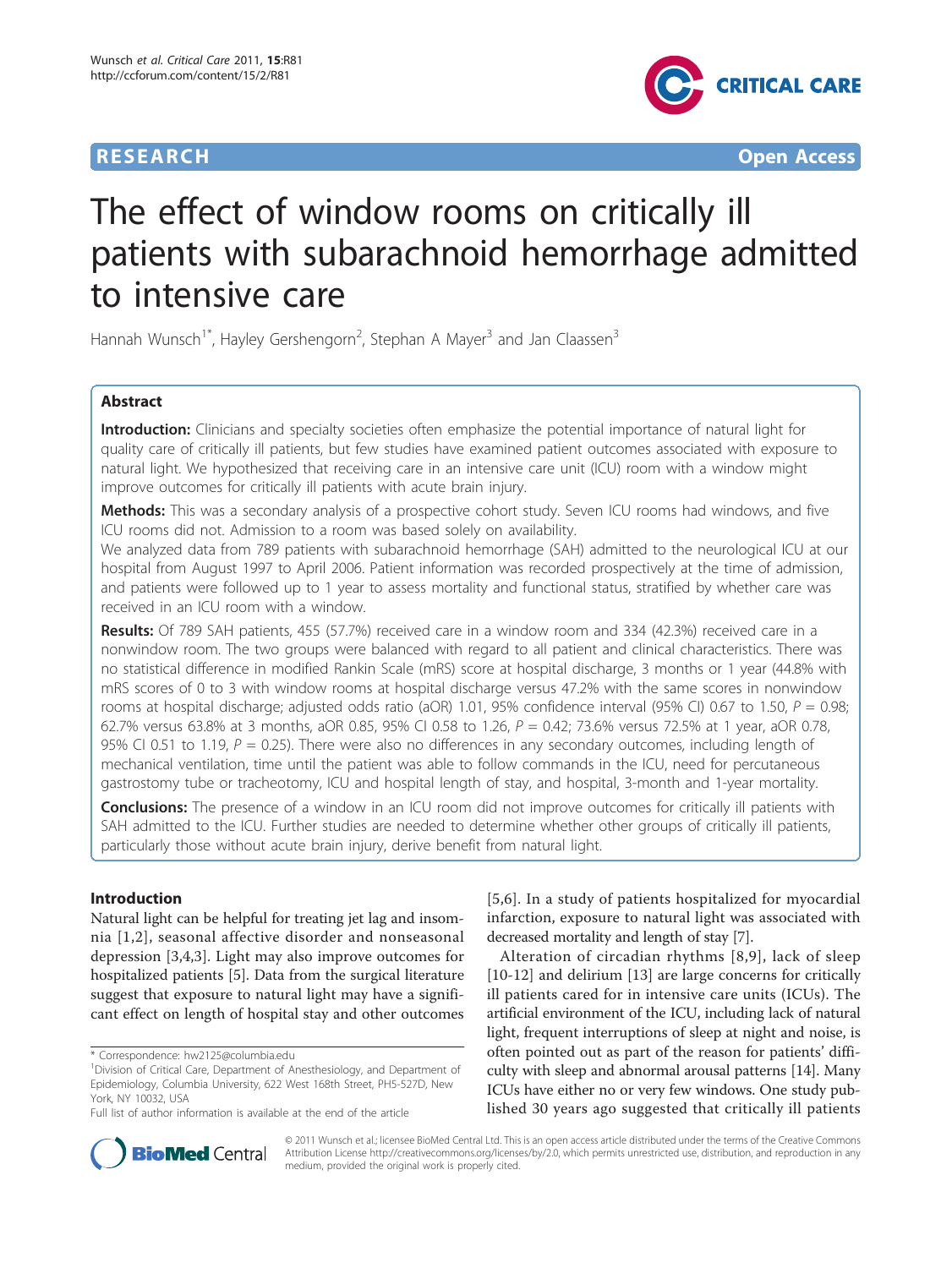cared for after surgery in ICU rooms with windows may have a decreased incidence of delirium [[15\]](#page-9-0), and a more recent pilot study of esophageal resection patients supported this finding [\[6](#page-9-0)]. Despite minimal evidence, clinicians and specialty societies emphasize the potential importance of natural light for the quality care of critically ill patients [[16\]](#page-9-0). The Society of Critical Care Medicine (SCCM) recommends a window in every room when designing a new ICU, as well as light that can be dialed up and down to minimize circadian rhythm disruptions [[17](#page-9-0)].

The neurological ICU at the Columbia University Medical Center, where patients in the present study received care through the beginning of 2006, had 12 patient rooms comprising seven with windows and five without. Patients were assigned to an ICU room upon admission on the basis of availability, without regard to whether there was a window in the room, therefore creating a natural randomized experiment. We tested the hypothesis that being cared for in an ICU room with a window improves outcomes for patients admitted with a diagnosis of subarachnoid hemorrhage (SAH).

# Materials and methods

#### Cohort

This study was a retrospective cohort study of a preexisting database of patients with a diagnosis of SAH admitted to the neurological ICU at Columbia University Medical Center between August 1997 and April 2006. All SAH patients were offered enrollment in the Columbia University SAH Outcomes Project. The study was approved by the hospital's Institutional Review Board, and in all cases written informed consent was obtained from the patient or the patient's surrogate. The diagnosis of SAH was established by the admission computed tomography (CT) scan or by xanthochromia of the cerebrospinal fluid if the CT was not diagnostic. Patients with aneurysmal and spontaneous nonaneurysmal SAH were included. Patients with SAH due to trauma, arteriovenous malformation rupture, vasculitis and other structural lesions were excluded. Data were collected prospectively from the time of admission to the ICU. Detailed daily information was collected during the ICU admission for up to 14 days following the index bleed, including daily Glasgow Coma Scale (GCS) score and whether patients were intubated and mechanically ventilated. Patients were followed until hospital discharge, with assessments conducted at discharge, at 3 months and at 12 months regarding both mortality and functional outcome using multiple scales, including the modified Rankin Scale (mRS). Further information on this cohort has been published previously [[18-20\]](#page-9-0).

# Clinical management

External ventricular drainage was placed in all patients with symptomatic hydrocephalus or intraventricular hemorrhage (IVH) with a reduced level of consciousness. All patients were followed with daily or everyother-day transcranial Doppler sonography and received oral nimodipine. To maintain central venous pressure at approximately 8 mmHg, patients were treated with 0.9% normal saline and supplemental 5% albumin solution. Vasopressors were given to patients after surgery to maintain systolic blood pressure in the high normal range (140 to 160 mmHg). Clinical deterioration from delayed cerebral ischemia was treated with hypertensive hypervolemic therapy to maintain systolic blood pressure at approximately 200 mmHg. When clinical evidence of delayed cerebral ischemia persisted despite this therapy, balloon angioplasty was performed whenever feasible.

# Exposure

Using electronic medical records, we established the room numbers for 988 patients during their stay in the ICU and assigned them as having been treated in a window or nonwindow room (see Figure S1 in Additional file [1](#page-8-0) for the layout of the ICU at our hospital). Assignment of ICU rooms was based on availability. Practice in the neurological ICU at the time under study did not involve deliberate transfer of patients to window rooms or preferential assignment to window rooms as confirmed by the distribution of patients in each room (see Table S1 in Additional file [1\)](#page-8-0). The nursing station wrapped around the entire unit, so all rooms were very close to clinical staff, again minimizing the potential for preferential assignment of patients to certain rooms. Visiting hours were continuous, except for changes in shifts for the nurses (7 AM to 8 AM and 7 PM to 8 PM), when visitors were asked to leave the unit.

We excluded all readmissions to the ICU during the same hospital stay. A small subset, 121 patients (13.3%), spent part of their ICU stay in a room with a window and part in a room without. Including these patients, 44.6% received  $\leq 50\%$  of their care in a non-window room and 55.4% received > 50% of their care in a window room (Figure [1\)](#page-2-0). The initial analysis excluded these patients and was performed only on patients who received all of their care in either a window room or a nonwindow room. The sensitivity analysis included the patients who were transferred from one room to another. For the sensitivity analyses, we assigned patients to either the window or nonwindow group on the basis of whether they were in a window room for greater or less than 50% of the time (see Table S2 in Additional file [1](#page-8-0)).

# Analysis

We analyzed data on all patients with SAH and then two specific subgroups defined a priori: (1) patients admitted in the summer, with analysis of patients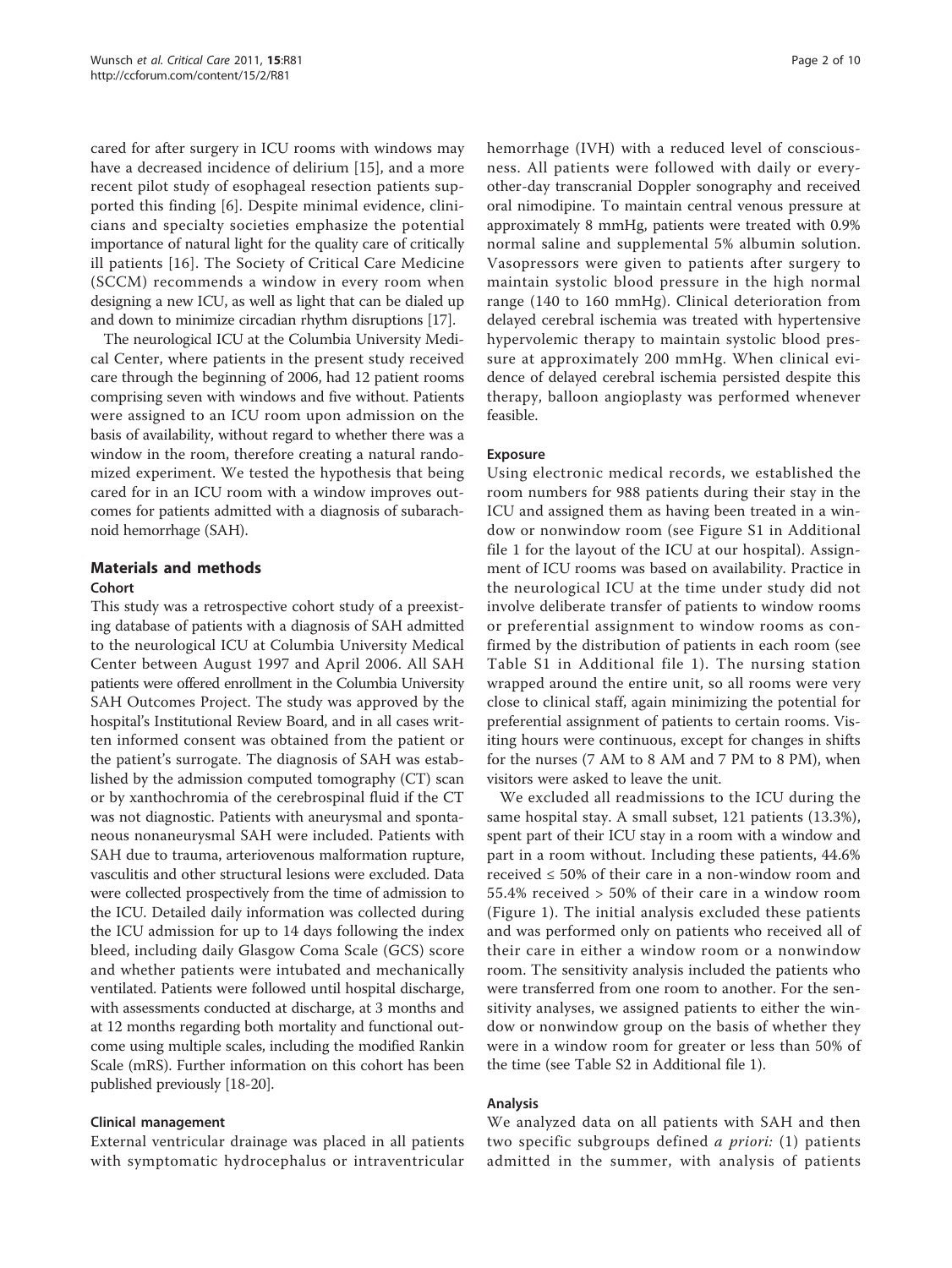<span id="page-2-0"></span>

admitted during the days or months with more than 12 hours of daylight (March 17 through September 25, based on the 2000 calendar), as we hypothesized that this subgroup would allow for the greatest difference in exposure to light between the window and nonwindow groups; and (2) patients who had a worst Hunt-Hess score between grades I and III during their ICU stay, since these patients would be awake and therefore perhaps most likely to benefit from light exposure. We examined the baseline characteristics of the cohort, split by window status, including Hunt-Hess grade, modified Fisher scale grade, SAH sum score (defined as the amount of SAH in 10 individual cisterns or fissures on the admission CT scan, as well as and after an episode of rebleeding, quantified using previously described methodology) [\[21](#page-9-0)], IVH severity score, and Acute Physiology and Chronic Health Evaluation II (APACHE II) score [[22\]](#page-9-0). We also recorded events during the ICU stay, such as vasospasm (any angiographic evidence of vasospasm or specifically delayed cerebral ischemia

(DCI), defined as otherwise unexplained (1) clinical deterioration or (2) new infarct visualized on head CT that was not visible on the admission or immediate postoperative scan, or both). For the definition of vasospasm, other potential causes of clinical deterioration, such as hydrocephalus, rebleeding or seizures, were rigorously excluded. DCI was diagnosed by the treating study neurologist and confirmed in a retrospective review of each patient's clinical course by two additional study physicians. Evidence of arterial spasm based on transcranial Doppler sonography or angiography was generally used to support the diagnosis but was not mandatory. Other therapeutic interventions recorded included the need for aneurysm clipping or coiling, the use of vasopressors and the need for mechanical ventilation. We report the percentages, means with standard deviations  $(\pm SD)$  and medians with interquartile ranges (IQRs). Differences between groups were tested using a t-test,  $\chi^2$  test and/or Kruskal-Wallis test as appropriate. The primary outcomes were global functional status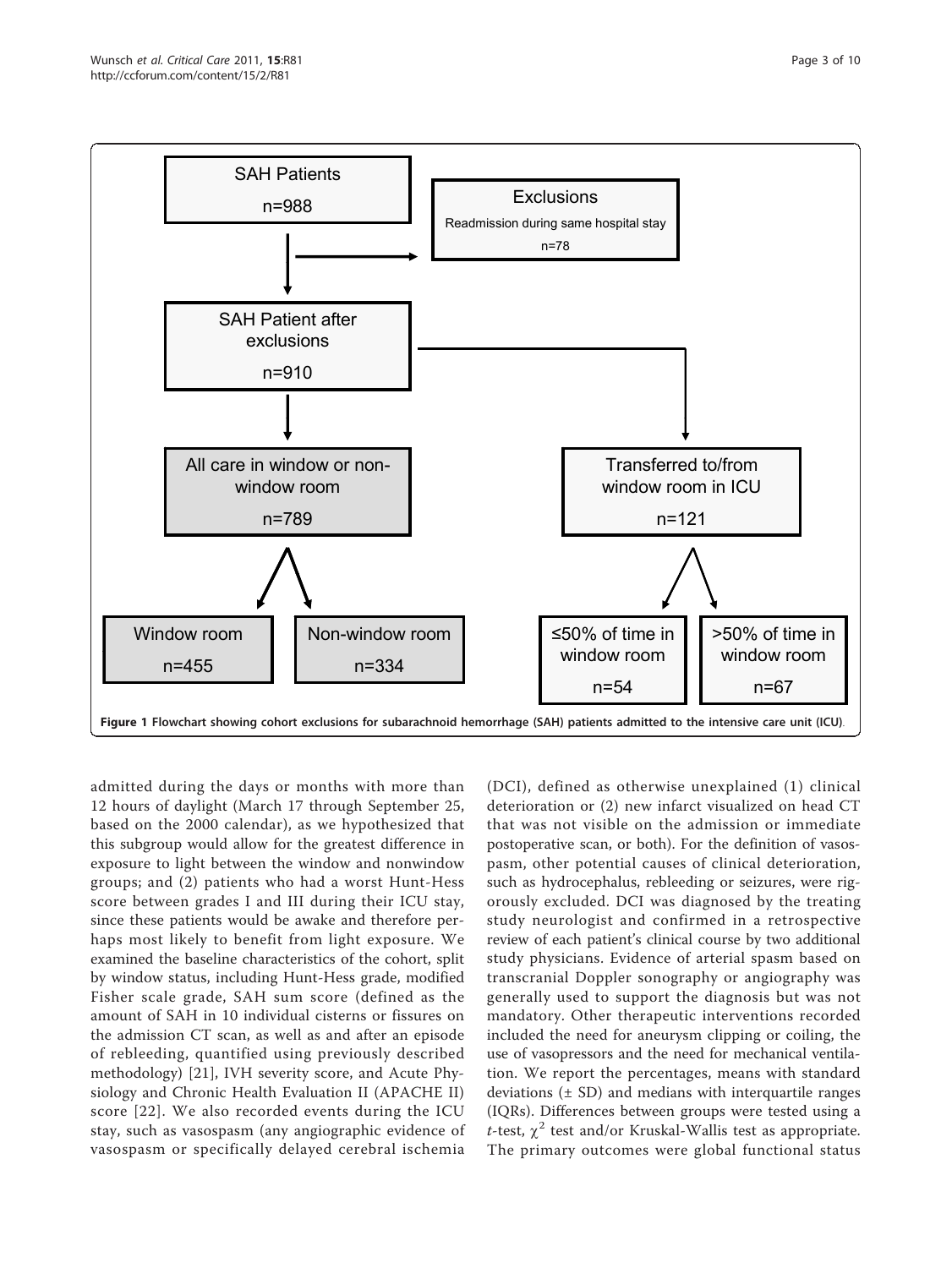(mRS score), grouped as 0 to 3 (no to moderate disability) and 4 to 6 (severe disability or death) at hospital discharge, 3 months and 1 year. The previous mRS score was carried forward if the patient was still alive at the next follow-up time point but the mRS score was not available. The differences in primary outcomes were assessed using t-tests and then logistic regression analysis, adjusted for measured patient characteristics. The final model included only those variables with a difference of  $P < 0.25$  between groups.

Secondary outcomes included individual mRS scores (0 to 6) at hospital discharge, 3 months and 1 year; length of mechanical ventilation; time to measurement of a normal GCS motor component  $(6 =$  obeys commands) in the ICU as a rough estimate of nondelirious and cooperative behavior; time to normal GCS score (score of 15); delirium at any time during ICU stay (yes or no based on clinician assessment); need for tracheotomy or percutaneous endoscopic gastrostomy (PEG); ICU length of stay; hospital length of stay; and in-hospital, 3-month and 1 year mortality. Length of mechanical ventilation and daily GCS score were measured from the time of ICU admission up to 14 days after the onset of SAH. Therefore, length of time is censored at 14 days. GCS data were also available for only 534 (67.7%) of the 789 patients. These data were analyzed using Kaplan-Meier curves, censoring on ICU discharge or death, and differences between groups were assessed using the log-rank test and Cox proportional hazards models, adjusted for the same baseline characteristics with  $P < 0.25$ .

Our sample size was constrained by the available data. However, on the basis of the finding in the control group of 64% of patients with mRS scores of 0 to 3 at 3 months after hospital discharge, we were powered to detect an improvement of 10% with a power of 0.84 and a significance level of 0.05. All data management and analyses were performed using Microsoft Office Excel software (Microsoft, Redmond, WA, USA), and Stata 10.0 software (StataCorp LP, College Station, TX, USA).

# Results

# Patient characteristics

Of 789 patients with SAH cared for exclusively in rooms with or without windows, 455 patients (57.7%) received all of their care in an ICU room with a window and 334 (42.3%) received all of their care in a room without one. The two groups were completely balanced with regard to baseline demographic and clinical characteristics as well as therapeutic interventions performed (Table [1\)](#page-4-0). We found that 29.7% in the window group and 29.6% in the nonwindow group had a Hunt-Hess grade of IV or V ( $P = 0.88$ ). Mean APACHE II scores were  $11.5 \pm 7.7$  versus  $11.1 \pm 7.4$  in the window versus nonwindow groups, respectively  $(P = 0.48)$ .

#### **Outcomes**

At hospital discharge, 3 months and 1 year, there were no differences with regard to mRS scores (categorized as 0 to 3 and 4 to 6) in the window group versus the nonwindow group, both before and after adjustment using multivariable logistic regression (Table [2\)](#page-5-0) and when examined on the basis of individual mRS scores (Figure [2\)](#page-5-0). There were also no statistically significant differences between the window and nonwindow groups for any of the secondary outcomes examined, including length of mechanical ventilation, need for tracheotomy, PEG, length of ICU stay, length of hospital stay or mortality at hospital discharge, 3 months or 1 year (Table [3\)](#page-6-0). Time until following commands (GCS motor component  $= 6$ ) was the same between the two groups ( $P = 0.46$ , Table [3](#page-6-0); and Figure S2 in Additional file [1\)](#page-8-0), and the difference in time to return to normal total GCS score (score of 15) was not statistically significant ( $P = 0.09$ , Table [3](#page-6-0); and Figure S3 in Additional file [1](#page-8-0)).

#### Subgroups

We examined two subgroups of patients who we decided on a priori to maximize the chance of seeing an effect of light. The first subgroup of patients were those admitted during the times of year with > 12 hours of daylight (summer). There were no statistically significant differences in the primary outcomes (Table [4](#page-7-0)), but there was a difference in the number of patients who required PEGs (8.9% in the window group versus 15.4% in the nonwindow group;  $P = 0.05$ ). The second subgroup comprised patients who had a worst Hunt-Hess score of grades I to III in the ICU, on the assumption that the patients most likely to benefit from light would be those who remained awake during their ICU stay. In this subgroup, there were no statistically significant differences in outcomes between the groups.

#### Sensitivity analysis

We examined the patients who were transferred either from or to a window room during their ICU stay. Of the 910 patients in the original cohort, 37 (4%) were transferred from a window room to a nonwindow room, and 79 (9%) were transferred from a nonwindow room to a window room. These patients were excluded from the primary analyses. We also performed a sensitivity analysis, including the SAH patients who moved to different rooms during their ICU stay and received some care in a window room and some care in a nonwindow room. We categorized these patients on the basis of their having received more or less than 50% of their care in a window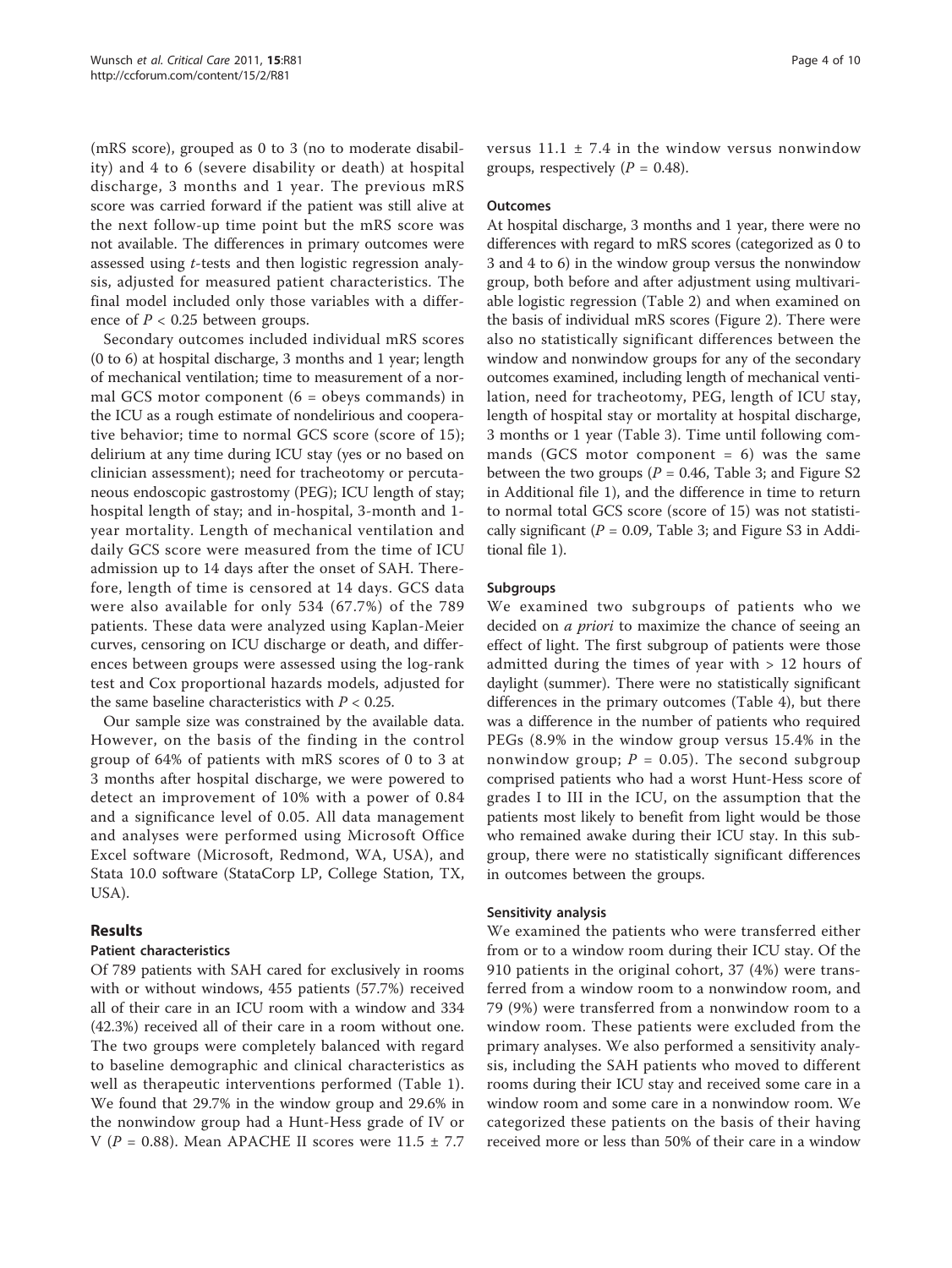|                                                     |                    | ICU room where patient received care |                 |         |
|-----------------------------------------------------|--------------------|--------------------------------------|-----------------|---------|
| <b>Characteristics</b>                              | Number of patients | Window                               | No window       | P value |
| Number of patients (%)                              | 789                | 455 (57.7%)                          | 334 (42.3%)     |         |
| Demographics                                        |                    |                                      |                 |         |
| Mean age, yr $(\pm$ SD)                             | 789                | $54.5 \pm 14.5$                      | $54.5 \pm 14.5$ | 1.00    |
| Female, %                                           | 789                | 69.5%                                | 65.3%           | 0.22    |
| Caucasian ethnicity, %                              | 789                | 50.6%                                | 50.6%           | 0.99    |
| Social and past medical history, %                  |                    |                                      |                 |         |
| Ever smoked                                         | 731                | 60.7%                                | 62.4%           | 0.64    |
| Alcohol use <sup>b</sup>                            | 713                | 62.4%                                | 58.8%           | 0.32    |
| Sentinel bleeding                                   | 735                | 17.3%                                | 20.5%           | 0.28    |
| Symptoms at onset, %                                |                    |                                      |                 |         |
| Loss of consciousness                               | 771                | 41.6%                                | 38.0%           | 0.32    |
| Seizures                                            | 761                | 11.8%                                | 13.4%           | 0.52    |
| Neurological and clinical exam on admission         |                    |                                      |                 |         |
| Hunt-Hess grade, %                                  | 789                |                                      |                 |         |
| $\left\vert -\right\vert \right\vert$               |                    | 43.1%                                | 44.6%           | 0.88    |
| $\vert\vert\vert$                                   |                    | 27.3%                                | 25.8%           |         |
| $IV-V$                                              |                    | 29.7%                                | 29.6%           |         |
| Modified Fisher Scale score, %                      | 767                |                                      |                 |         |
| $\mathbf{I}$                                        |                    | 14.1%                                | 16.2%           | 0.24    |
| $\mathbf{  }$                                       |                    | 25.0%                                | 28.1%           |         |
| $\left\vert \right\vert \right\vert$                |                    | 39.1%                                | 37.9%           |         |
| $\mathsf{IV}$                                       |                    | 20.0%                                | 14.7%           |         |
| Mean SAH sum score $(\pm$ SD)                       | 765                | $14.4 \pm 8.4$                       | $13.4 \pm 8.6$  | 0.10    |
| Mean IVH severity score $(\pm$ SD)                  | 765                | $2.3 \pm 3.2$                        | $2.1 \pm 3.0$   | 0.41    |
| Global cerebral edema, %                            | 749                | 25.2                                 | 27.1            | 0.56    |
| Mean Glasgow Coma Scale score $(\pm$ SD)            | 778                | $11.9 \pm 4.1$                       | $11.8 \pm 4.2$  | 0.87    |
| Mean APACHE II score $(\pm$ SD)                     | 777                | $11.5 \pm 7.7$                       | $11.1 \pm 7.4$  | 0.48    |
| Aneurysm characteristics, %                         |                    |                                      |                 |         |
| Anterior location                                   | 643                | 57.3%                                | 61.4%           | 0.31    |
| $Size > 10$ mm                                      | 642                | 27.4%                                | 33.1%           | 0.12    |
| Vasospasm, %                                        |                    |                                      |                 |         |
| Any angiographic vasospasm                          | 703                | 10.3%                                | 9.8%            | 0.84    |
| Delayed cerebral ischemia                           | 764                | 31.9%                                | 36.0%           | 0.23    |
| Hyponatremia during hospitalization (< 130 mM/l), % | 784                | 13.3%                                | 11.4%           | 0.43    |
| Therapeutic interventions, %                        |                    |                                      |                 |         |
| Aneurysm clipping                                   | 761                | 60.5%                                | 62.3%           | 0.61    |
| Aneurysm coiling                                    | 752                | 21.4%                                | 21.5%           | 0.96    |
| Any mechanical ventilation, %                       | 789                | 47.0%                                | 47.0%           | 0.99    |
| Any use of pressors                                 | 780                | 49.7%                                | 49.2%           | 0.91    |

# <span id="page-4-0"></span>Table 1 Characteristics of patients with subarachnoid hemorrhage cared for in ICU rooms with windows versus without windows<sup>a</sup>

<sup>a</sup> APACHE II, Acute Physiology and Chronic Health Evaluation II; IVH, intraventricular hemorrhage; SAH, subarachnoid hemorrhage; SD, standard deviation; TCD, transcranial Doppler imaging; <sup>b</sup>consumed alcohol at least once in the 6 months prior to SAH.

room. Inclusion of these patients did not change any of the findings (Table S2 in Additional file [1\)](#page-8-0).

# **Discussion**

Despite anecdotal support for moving critically ill patients to window rooms when available, as well as specific guidelines from the SCCM regarding the need for windows in each room when constructing new ICUs [[17](#page-9-0)], there is a paucity of clinical data on the topic of the effect of natural light on outcomes of critically ill patients. In this large study of a population of SAH patients, the presence or absence of natural light from a window in the ICU room did not affect any outcomes. These data do not support beneficial effects of a window in an ICU room on functional outcomes in SAH patients admitted to the ICU.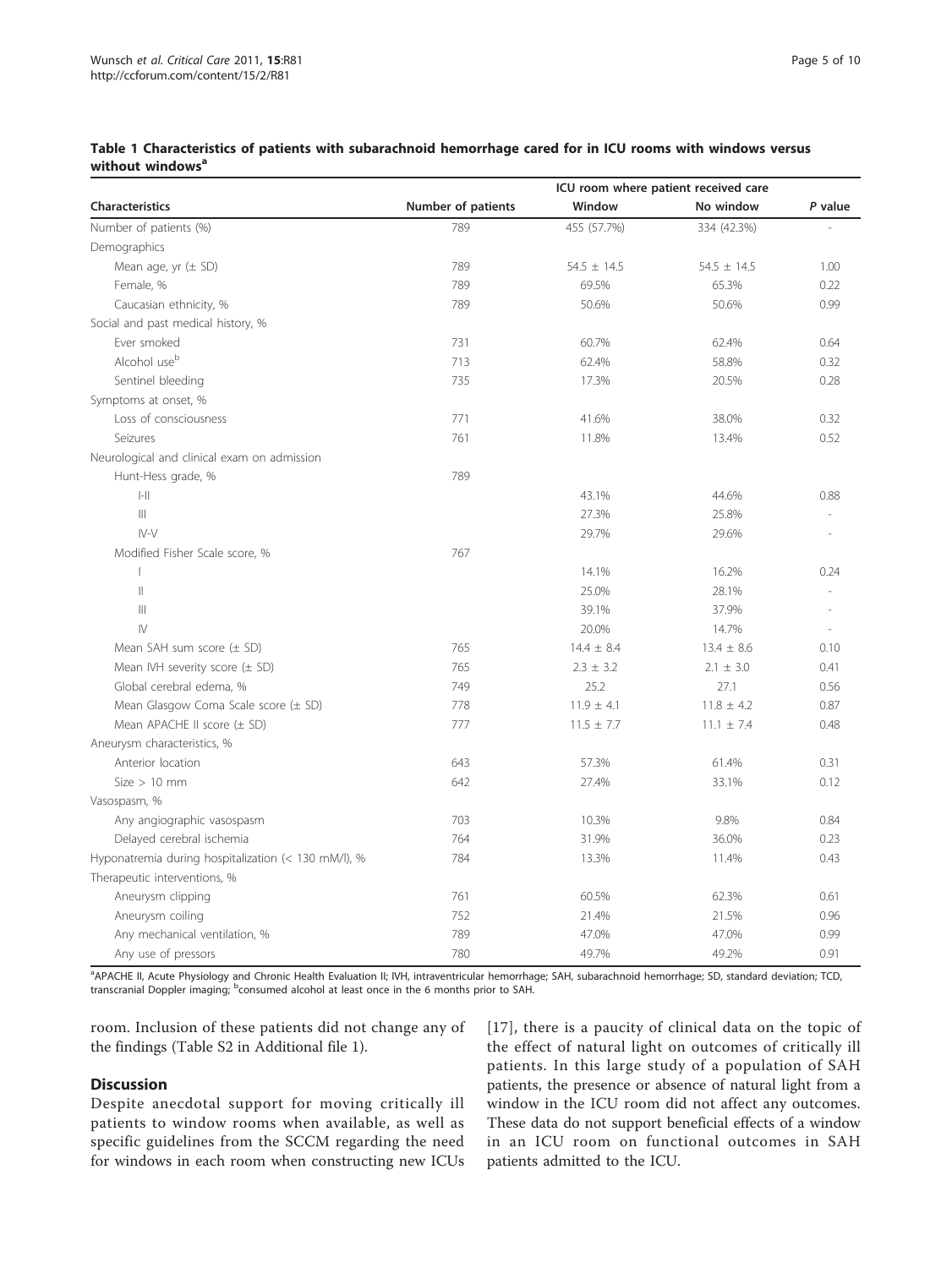<span id="page-5-0"></span>Table 2 Modified Rankin Scale score at hospital discharge, at 3 months and at 1 year for subarachnoid hemorrhage patients cared for in ICU rooms with window versus without windows, with adjusted odds ratios for likelihood of a modified Rankin Scale score of 0 to 3<sup>a</sup>

| <b>Modified Rankin Scale score</b> |                    |                    |                 |                          |                                           |                          |  |
|------------------------------------|--------------------|--------------------|-----------------|--------------------------|-------------------------------------------|--------------------------|--|
| <b>Measured parameters</b>         | Number of patients | 0 to 3, $n$ $(\%)$ | 4 to 6, $n$ (%) | P value                  | Adjusted odds ratio (95% CI) <sup>b</sup> | P value                  |  |
| Hospital discharge                 |                    |                    |                 |                          |                                           |                          |  |
| Window                             | 757                | 194 (44.8%)        | 239 (55.2%)     | 0.51                     | 1.01 (0.67 to 1.50)                       | 0.98                     |  |
| No window                          |                    | 153 (47.2%)        | 171 (52.8%)     | $\overline{\phantom{a}}$ | 1.00                                      | $\overline{\phantom{a}}$ |  |
| 3 months                           |                    |                    |                 |                          |                                           |                          |  |
| Window                             | 772                | 277 (62.7%)        | 165 (37.3%)     | 0.78                     | 0.85 (0.58 to 1.26)                       | 0.42                     |  |
| No window                          |                    | 210 (63.6%)        | 120 (36.4%)     | $\overline{\phantom{a}}$ | 1.00                                      | $\overline{\phantom{a}}$ |  |
| 1 year                             |                    |                    |                 |                          |                                           |                          |  |
| Window                             | 789                | 335 (73.6%)        | 120 (26.4%)     | 0.71                     | $0.78$ (0.51 to 1.19)                     | 0.25                     |  |
| No window                          |                    | 242 (72.5%)        | 92 (27.5%)      | $\overline{\phantom{a}}$ | 1.00                                      | $\overline{\phantom{a}}$ |  |

<sup>a</sup>95% CI, 95% confidence interval; <sup>b</sup>adjusted for all factors with P < 0.25 on the basis of univariate analysis: patient sex, modified Fisher Scale score, subarachnoid hemorrhage sum score, aneurysm > 10 mm, delayed cerebral ischemia.

Although this was not a randomized controlled trial, we were able to make use of the natural assignments of patients to window versus nonwindow rooms in the ICU during the time period studied. The effectiveness of this pseudorandomization was demonstrated by the balance of all baseline patient characteristics and interventions in the two groups. Therefore, despite the observational nature of this study, unmeasured confounding factors are less likely to affect our results or conclusions. However, we cannot fully exclude the

possibility that the small number of patients who were transferred to or from window rooms were moved because of a perception that light may be beneficial, creating some bias toward the null hypothesis of no difference between groups.

One finding of a substantial decrease in the rate of PEGs performed in a subgroup of patients cared for in the summer (when light exposure is greatest), was statistically significant. Whether this finding represents an effect of increased strength and wakefulness, leading to

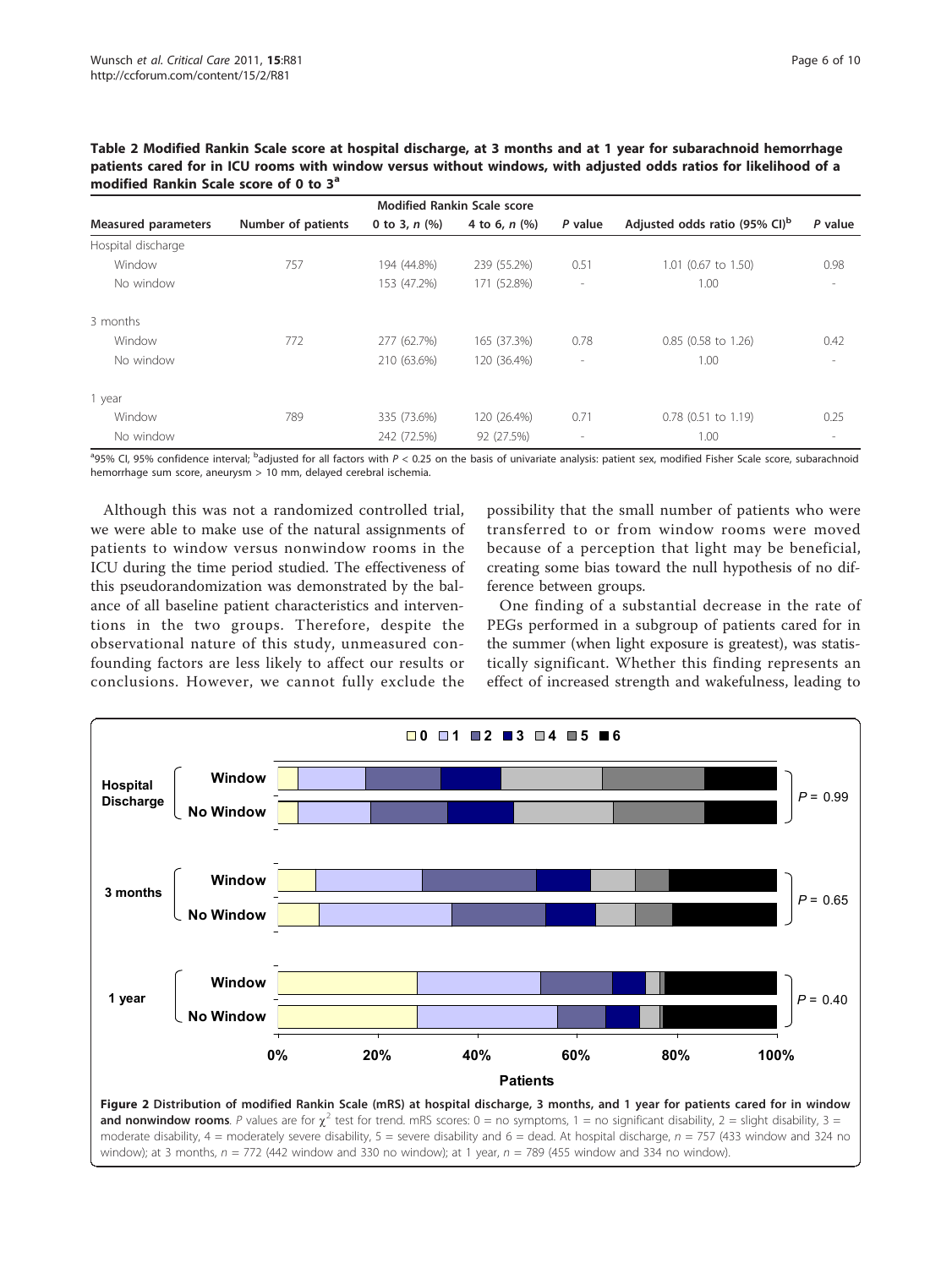|                                                      | ICU room where patient received care |                       |                |         |  |  |  |
|------------------------------------------------------|--------------------------------------|-----------------------|----------------|---------|--|--|--|
| Secondary outcomes                                   | Number of patients                   | Window                | No window      | P value |  |  |  |
| Median length of MV, (IQR) <sup>b</sup>              | 208                                  | 4(2 to 8)             | 4 (2 to 11)    | 0.52    |  |  |  |
| Delirium at any time during ICU stay,n %             | 784                                  | 54 (12.0%)            | 34 (10.2%)     | 0.46    |  |  |  |
| Patients with a motor GCS score of $6c$ , n %        | 534                                  | 248 (89.1%)           | 224 (87.5%)    | 0.46    |  |  |  |
| Patients with a GCS score of 15 <sup>c</sup> , $n$ % | 534                                  | 207 (74.4%)           | 174 (67.8%)    | 0.09    |  |  |  |
| Tracheotomy, n (%)                                   | 743                                  | 42 (9.8%)             | 40 (12.7%)     | 0.22    |  |  |  |
| Patients with MV, n (%)                              | 371                                  | 42 (20.8%)            | 40 (26.9%)     | 0.19    |  |  |  |
| PEG, $n$ $(\%)$                                      | 744                                  | 48 (11.2%)            | 48 (15.2%)     | 0.11    |  |  |  |
| Median ICU length of stay (IQR)                      |                                      |                       |                |         |  |  |  |
| All                                                  | 789                                  | 8 (5 to 12)           | 8 (5 to 12)    | 0.47    |  |  |  |
| Survived                                             | 690                                  | $9(6 \text{ to } 13)$ | 8 (5 to 12)    | 0.21    |  |  |  |
| Died                                                 | 99                                   | 2(1 to 6)             | 4.5 $(1 to 9)$ | 0.14    |  |  |  |
| Median hospital length of stay (IQR)                 |                                      |                       |                |         |  |  |  |
| All                                                  | 789                                  | 13 (8 to 20)          | 13 (9 to 19)   | 0.97    |  |  |  |
| Survived                                             | 646                                  | 14 (10 to 22)         | 13 (10 to 21)  | 0.74    |  |  |  |
| Died                                                 | 143                                  | 5(1 to 10)            | 5.5 (2 to 14)  | 0.36    |  |  |  |
| ICU mortality, n (%)                                 | 789                                  | 55 (12.1%)            | 44 (13.2%)     | 0.65    |  |  |  |
| In-hospital mortality, $n$ (%)                       | 789                                  | 81 (17.8%)            | 62 (18.6%)     | 0.78    |  |  |  |
| 3-month mortality, $n$ (%)                           | 776                                  | 96 (21.3%)            | 69 (21.2%)     | 0.99    |  |  |  |
| 12-month mortality, n (%)                            | 751                                  | 102 (23.5%)           | 76 (24.0%)     | 0.88    |  |  |  |

#### <span id="page-6-0"></span>Table 3 Secondary outcomes for subarachnoid hemorrhage patients cared for in ICU rooms with windows versus without windows<sup>a</sup>

<sup>a</sup>GCS, Glasgow Coma Scale; IQR, interquartile range; ICU, intensive care unit; MV, mechanical ventilation; PEG, percutaneous endoscopic gastrostomy tube; <sup>b</sup>of 371 (47.0%) total patients who received MV, data on length of MV were available for 208 patients (56.1%); <sup>c</sup>daily GCS score data were collected for the first 14 days from the time of subarachnoid hemorrhage. P values are based on the log-rank test. Data regarding time to normal GCS score are presented in Figures S2 and S3 of Additional file [1](#page-8-0), along with adjusted hazard ratios.

a decreased need for a more permanent feeding tube, or whether it is a statistical artifact, given the multiple secondary outcomes, remains to be tested in future studies.

Extensive literature exists regarding the potential importance of different aspects of the environment for health and healing [[23\]](#page-9-0), including a randomized controlled trial of care for older adult hospitalized patients in a "designed" environment showing improvements in functional status at hospital discharge [\[24\]](#page-9-0). Other studies of different environmental factors such as music, natural scenery and light suggest improvements for patients, including less need for analgesia, fewer cardiac complications, shorter length of stay and decreased mortality [\[7,25](#page-9-0),[26](#page-9-0)]. Moreover, data show that critically ill patients often have difficulty sleeping, with disruption of normal circadian rhythms leading to a potential detrimental impact on outcomes such as mortality [[11](#page-9-0),[12](#page-9-0)]. One study by Mundigler and colleagues [\[9](#page-9-0)] documented profound impairment of the circadian rhythm of melatonin secretion in sedated critically ill patients with severe sepsis, and studies of surgical patients have documented decreased concentrations of melatonin after surgery [[27,28](#page-9-0)]. These findings, along with data regarding the ability of natural light to "reset" the circadian rhythm, provide evidence for the potential importance of natural light and the ability for the body to receive cues of day versus night [\[1](#page-8-0)].

As far back as 1977, a statement published in Anaesthesia decreed that "the construction of any further windowless units can no longer be regarded as acceptable" ([[29](#page-9-0)], p601). However, only a few small studies have suggested that receiving intensive care in an ICU with windows may be associated with improved outcomes. These studies have primarily demonstrated a decrease in the incidence of delirium [[6,15,30\]](#page-9-0). While recent studies have demonstrated strong associations between delirium and poorer short- and long-term outcomes for critically ill patients [[13,31](#page-9-0)], a decrease in delirium itself has not been shown to cause improvements in other patient outcomes, such as mortality [\[32\]](#page-9-0).

The present study does have a number of limitations. First, the study cohort consisted of patients with acute brain injury, which might make external stimuli less important than it would be for some critically ill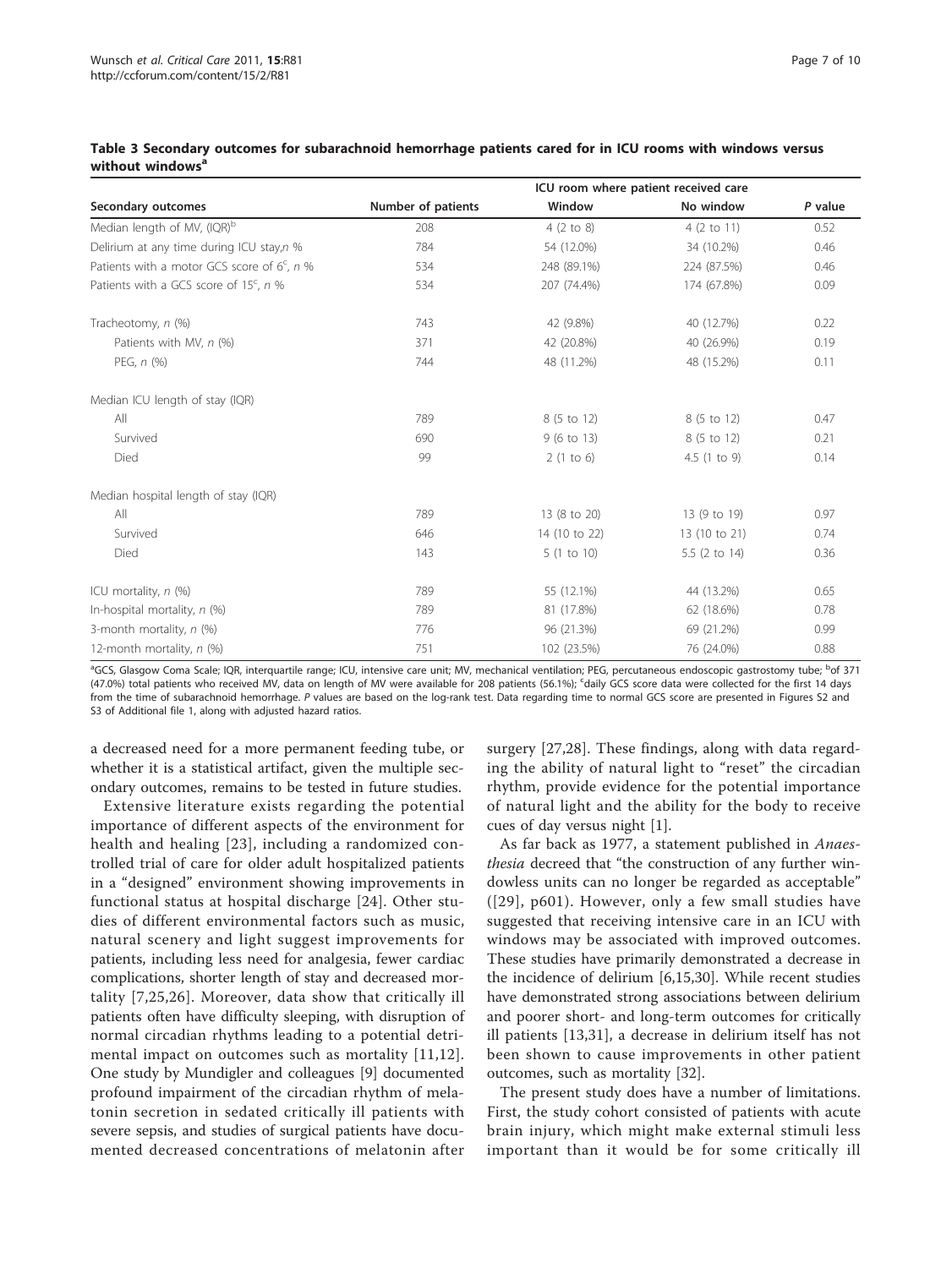|                                               | Subgroups of patients           |                      |         |                                  |              |           |  |
|-----------------------------------------------|---------------------------------|----------------------|---------|----------------------------------|--------------|-----------|--|
|                                               | Admitted in summer <sup>b</sup> |                      |         | Worst Hunt-Hess grade (I to III) |              |           |  |
| <b>Patient outcomes</b>                       | Window                          | No window            | P value | Window                           | No window    | $P$ value |  |
| Number of patients, %                         | 231 (58.6%)                     | 163 (41.4%)          |         | 258 (57.2%)                      | 193 (42.8%)  |           |  |
| Modified Rankin Scale score, n (%)            |                                 |                      |         |                                  |              |           |  |
| Hospital discharge                            |                                 |                      |         |                                  |              | 0.90      |  |
| $0$ to $3$                                    | 100 (47.2%)                     | 74 (47.7%)           | 0.91    | 179 (72.5%)                      | 138 (73.0%)  |           |  |
| $4$ to $6$                                    | 112 (52.8%)                     | 81 (52.3%)           |         | 68 (27.5%)                       | 51 (27.0%)   |           |  |
| 3 months                                      |                                 |                      |         |                                  |              | 0.96      |  |
| $0$ to $3$                                    | 147 (66.8%)                     | 102 (63.8%)          | 0.53    | 222 (89.2%)                      | 170 (89.0%)  |           |  |
| 4 to 6                                        | 73 (33.2%)                      | 58 (36.3%)           |         | 27 (10.8%)                       | 21 (11.0%)   |           |  |
| 1 year                                        |                                 |                      |         |                                  |              | 0.17      |  |
| $0$ to $3$                                    | 177 (76.6)                      | 116 (71.2%)          | 0.22    | 248 (96.1%)                      | 180 (93.3%)  |           |  |
| $4$ to $6$                                    | 54 (23.4)                       | 47 (28.8%)           | $\sim$  | 10 (3.9%)                        | 13 (6.7%)    |           |  |
| Median length of MV (IQR)                     | $4(2 \text{ to } 6)$            | $4(2 \text{ to } 9)$ | 0.35    | 2(1 to 3)                        | 1.5(1 to 2)  | 0.22      |  |
| Delirium at any time during ICU stay, $n$ (%) | 28 (12.2%)                      | 22 (13.6%)           | 0.68    | 27 (10.5%)                       | 23 (12.0%)   | 0.62      |  |
| Tracheotomy, n (%)                            | 19 (8.5%)                       | 22 (14.1%)           | 0.08    | $3(1.2\%)$                       | $0(0.0\%)$   | 0.13      |  |
| Of those with MV, $n$ (%)                     | 19 (19.8%)                      | 22 (27.2%)           | 0.25    | $3(8.1\%)$                       | $0(0.0\%)$   | 0.12      |  |
| PEG, n (%)                                    | 20 (8.9%)                       | 24 (15.4%)           | 0.05    | $2(0.8\%)$                       | $0(0.0\%)$   | 0.22      |  |
| Median ICU length of stay (IQR)               |                                 |                      |         |                                  |              |           |  |
| All                                           | 8 (6 to 12)                     | 8 (5 to 12)          | 0.75    | 8 (5 to 10)                      | 7(4 to 9)    | 0.05      |  |
| Survived                                      | 9 (6 to 12)                     | 8 (6 to 13)          | 0.80    | 8 (5 to 10)                      | 7 (4 to 9)   | 0.07      |  |
| Died                                          | 4.5(1 to 6)                     | $5(2 \text{ to } 6)$ | 0.44    | <b>NA</b>                        | <b>NA</b>    | 0.32      |  |
| Median hospital length of stay (IQR)          |                                 |                      |         |                                  |              |           |  |
| All                                           | 13 (9 to 20)                    | 13 (8 to 20)         | 0.80    | 11.5 (9 to 15)                   | 11 (9 to 15) | 0.49      |  |
| Survived                                      | 14 (10 to 21)                   | 14 (10 to 24)        | 0.90    | 11 (9 to 15)                     | 11 (9 to 15) | 0.63      |  |
| Died                                          | 5(1 to 8)                       | 5(3 to 7)            | 0.54    | <b>NA</b>                        | <b>NA</b>    | 0.22      |  |
| ICU mortality, $n$ (%)                        | 26 (11.3%)                      | 22 (13.5%)           | 0.50    | $1(0.4\%)$                       | $1(0.5\%)$   | 0.84      |  |
| In-hospital mortality, $n$ (%)                | 35 (15.2%)                      | 31 (19.0%)           | 0.31    | $1(0.4\%)$                       | $2(1.0\%)$   | 0.40      |  |
| 3-month mortality, n (%)                      | 43 (18.8%)                      | 35 (22.0%)           | 0.43    | $5(2.0\%)$                       | $6(3.2\%)$   | 0.40      |  |
| 12-month mortality, n (%)                     | 46 (20.6%)                      | 40 (25.5%)           | 0.27    | $5(2.1\%)$                       | 8 (4.4%)     | 0.17      |  |

#### <span id="page-7-0"></span>Table 4 Outcomes for subgroups of subarachnoid hemorrhage patients cared for in ICU rooms with versus without windows<sup>a</sup>

<sup>a</sup>GCS, Glasgow Coma Scale; IQR, interquartile range; MV, mechanical ventilation; PEG, percutaneous enterocutaneous gastrostomy tube; ICU, intensive care unit; b<br><sup>b</sup>admitted March 17 through September 25. NA, not enough data available (1 or 2 patients each).

patients with other organ dysfunctions, such as patients with severe sepsis or acute respiratory distress syndrome. Moreover, awake patients with SAH may have photophobia, which might affect the natural light exposure they receive. Further studies are clearly needed to assess the effect of natural light in other groups of critically ill patients. However, the benefit of studying SAH patients is that they are relatively well characterized in terms of their disease process, thus decreasing the uncertainty and potential unmeasured confounding factors associated with studies that usually attempt to examine a wider population of ICU patients.

We did not have daily measures of the amount or type of sedation, delirium, agitation or sleep for these patients. Information on sedation in particular would be valuable,

as there may be a strong impact of the effect of light on sedated versus unsedated patients. We used the motor subscore of the Glasgow Coma Scale as a proxy for attainment of normal cognition without delirium, but it is possible that a more sensitive measure of delirium, such as the Confusion Assessment Method [[33\]](#page-9-0), or a better measure of alertness and arousal, such as the Coma Recovery Scale [[34](#page-9-0)], would allow for discrimination of this intermediate outcome between the two groups. However, it remains unclear whether influencing an intermediate outcome without a concurrent benefit in the longer term constitutes a meaningful intervention [[35](#page-9-0)]. Moreover, our data set provides detailed information on both patient characteristics and outcomes, including long-term mortality and functional status up to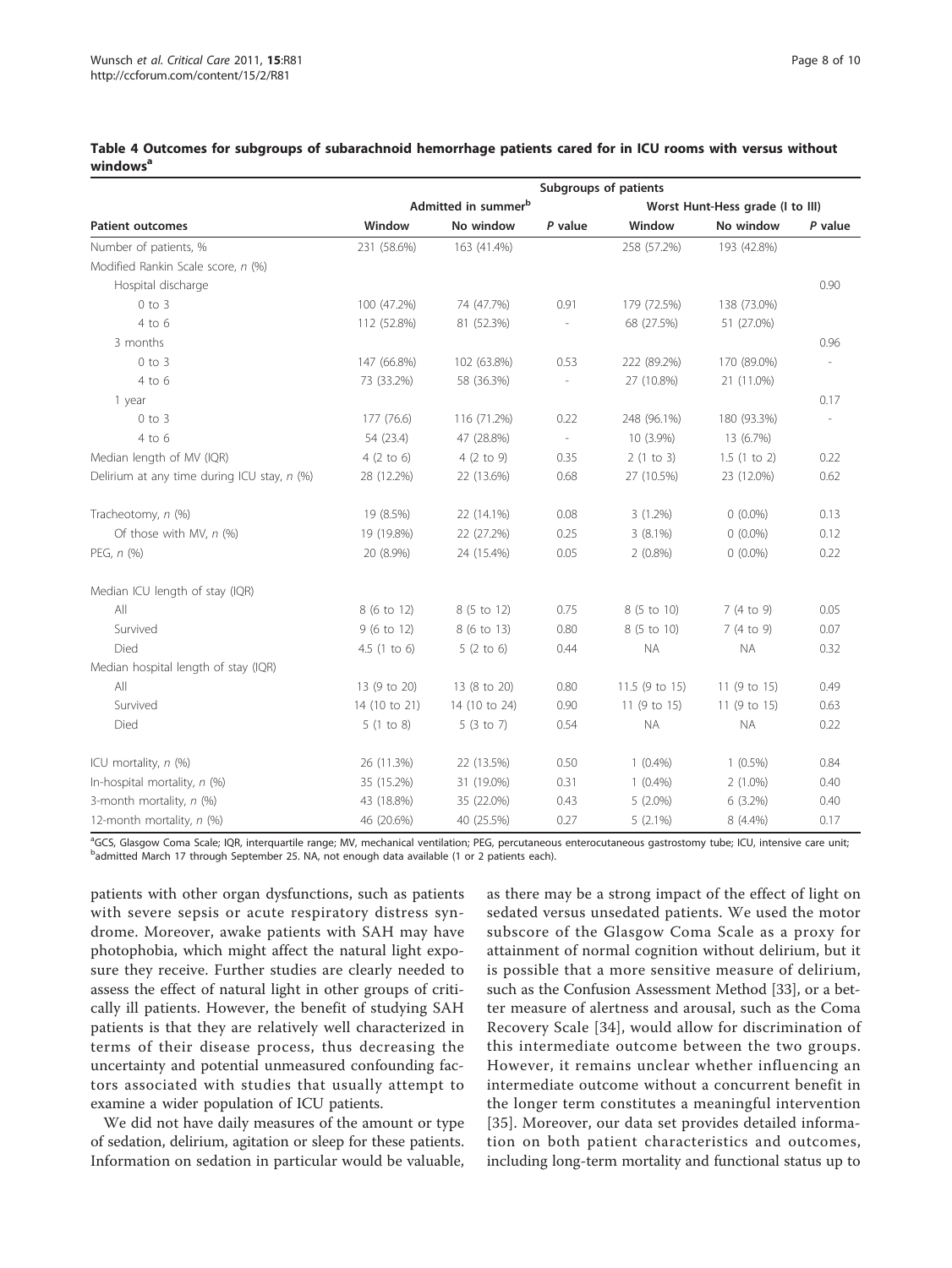<span id="page-8-0"></span>1 year, which is unusual for a critically ill cohort of this size. Patients with SAH are known to continue to show improvement well after hospital discharge [[36](#page-9-0)], and recent data on critically ill patients suggest that conclusions regarding outcomes based on short-term data, such as 28-day mortality, may be altered by longer-term follow-up [[37](#page-9-0)].

Finally, we were limited to light exposure that occurred in the ICU and not on the hospital wards as well because of the complex nature of hospital care and transfers out of the ICU. Thus, it is possible that our negative findings are a result of too little time spent in a window room and that more consistent light exposure throughout the hospital stay might yield different results. However, most patients spent at least 1 week in the ICU for observation for vasospasm, thus increasing their light exposure. Moreover, many of the guidelines regarding the need for windows and light exposure focus on the ICU [\[16](#page-9-0),[17\]](#page-9-0). Given the costs and logistics associated with providing windows in ICU rooms, the question remains relevant whether exposure to natural light in the ICU alone can affect patient outcomes.

Our study cannot rule out the possibility that exposure to light in either a different manner or a different critically ill population might provide benefit. One future area of exploration may be a more tailored exposure to bright light. Data from studies of light therapy for seasonal affective disorder suggest that dosing and timing strategies can optimize antidepressant effects [[38](#page-9-0)]. More recent studies have suggested that restactivity disturbances associated with dementia in older adult patients could be partially allayed with light therapy [[39](#page-9-0)]. Clearly, we are only beginning to understand the complicated interplay between environment and health. Given the high stakes for critically ill patients, further work is needed to elucidate whether there are nonpharmacological aspects of care that may be of benefit in the ICU.

# Conclusions

In conclusion, anecdotal evidence of improved outcomes and ICU design guidelines support the potential importance of windows in ICU rooms. This retrospective analysis of patients with SAH admitted to a neurological ICU did not demonstrate any differences in either short- or long-term functional outcomes for patients depending on whether they received treatment in a window or nonwindow room. Further studies are needed to determine whether other groups of critically ill patients, particularly those without acute brain injury, may derive benefit from natural light. Associations between light and other outcomes, such as the development of delirium, as well as the interplay between light exposure and sedation, also remain to be explored.

#### Key messages

• Windows and exposure to natural light are postulated to benefit critically ill patients, but few studies have been conducted on this topic.

• Short and long-term functional outcomes for critically ill patients with subarachnoid hemorrhage were not affected by receiving care in an ICU room with a window.

• Length of ICU stay, length of hospital stay and other secondary outcomes were not affected by receiving care in a window room.

• Further research is needed to determine whether exposure to natural light may benefit other groups of critically ill patients, particularly those without brain injury.

# Additional material

[Additional file 1: A](http://www.biomedcentral.com/content/supplementary/cc10075-S1.DOC)dditional figures and tables. This file includes additional figures and tables, including (1) the layout of the neurological intensive care unit (ICU) and distribution of patients in each bed in the ICU, (2) a sensitivity analysis that includes patients who transferred beds during the stay in the ICU and (3) an analysis of time to recovery based on daily measurement using the Glasgow Coma Scale.

#### Abbreviations

aOR: adjusted odds ratio; APACHE II: Acute Physiology and Chronic Health Evaluation II; CT: computed tomography; GCS: Glasgow Coma Scale; IQR: interquartile range; IVH: intraventricular hemorrhage; mRS: modified Rankin Scale; MV: mechanical ventilation; PEG: percutaneous gastrostomy; SAH: subarachnoid hemorrhage; SCCM: Society of Critical Care Medicine.

#### Acknowledgements

This work was supported by American Heart Association Grant-in-Aid 9750432N to SAM.

#### Author details

<sup>1</sup> Division of Critical Care, Department of Anesthesiology, and Department of Epidemiology, Columbia University, 622 West 168th Street, PH5-527D, New York, NY 10032, USA. <sup>2</sup>Division of Pulmonary, Critical Care, and Sleep Medicine, Beth Israel Medical Center, First Avenue at 16th Street, New York, NY 10003, USA. <sup>3</sup>Department of Neurology, Columbia University, 710 West 168th Street, New York, NY 10032, USA.

#### Authors' contributions

HW and JC were involved in the conception of the study. All authors were involved in the design, analysis and interpretation of data; in the drafting and revision of the article; and in the final approval of the version for submission.

#### Competing interests

The authors declare that they have no competing interests.

Received: 9 September 2010 Revised: 28 January 2011 Accepted: 3 March 2011 Published: 3 March 2011

#### References

- 1. Boivin DB, James FO: [Circadian adaptation to night-shift work by](http://www.ncbi.nlm.nih.gov/pubmed/12465889?dopt=Abstract) [judicious light and darkness exposure.](http://www.ncbi.nlm.nih.gov/pubmed/12465889?dopt=Abstract) J Biol Rhythms 2002, 17:556-567.
- 2. Boivin DB, Duffy JF, Kronauer RE, Czeisler CA: [Dose-response relationships](http://www.ncbi.nlm.nih.gov/pubmed/8596632?dopt=Abstract) [for resetting of human circadian clock by light.](http://www.ncbi.nlm.nih.gov/pubmed/8596632?dopt=Abstract) Nature 1996, 379:540-542.